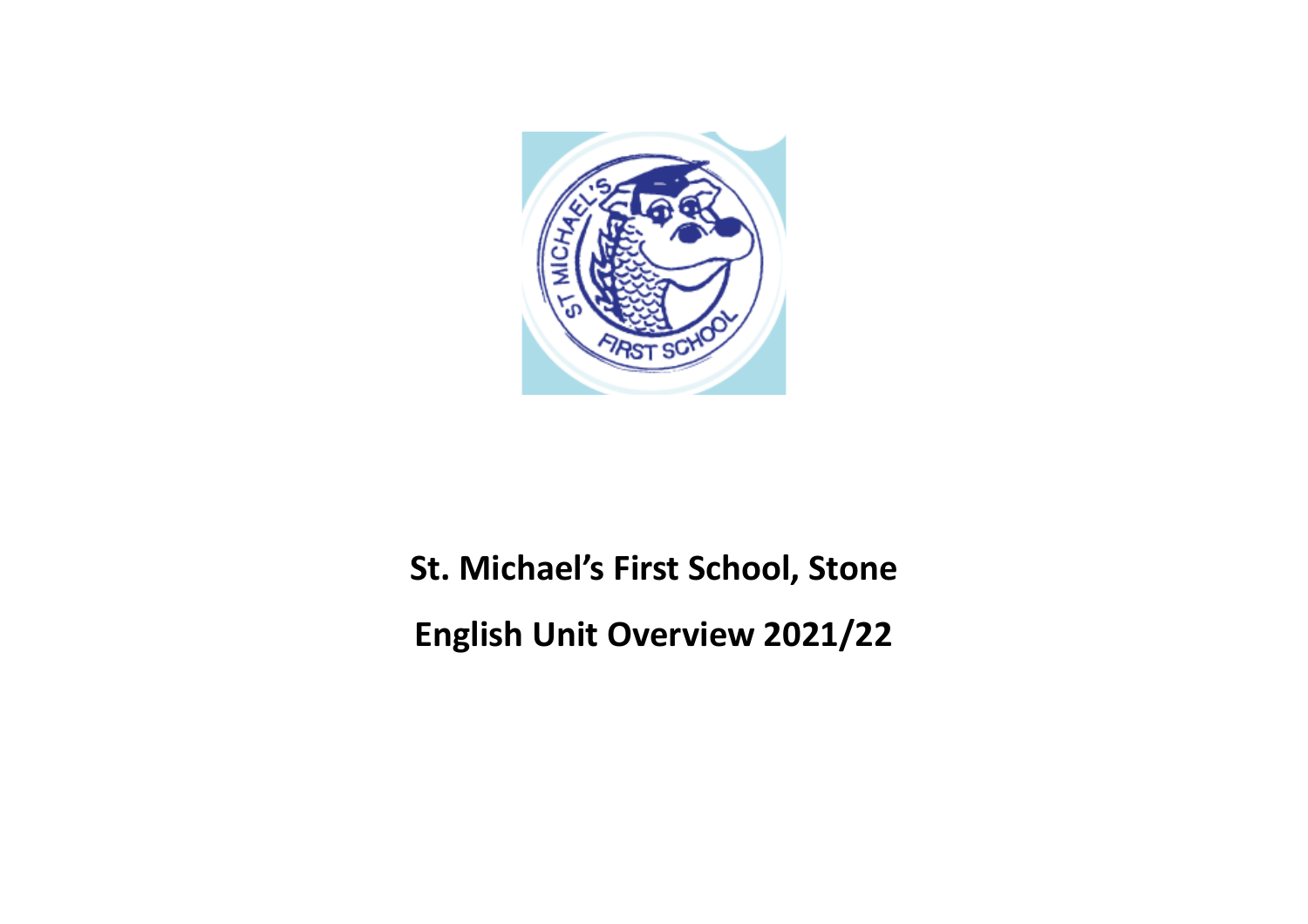| Year 1                 |                                         |                                    |                                                                              |                                              |                                               |
|------------------------|-----------------------------------------|------------------------------------|------------------------------------------------------------------------------|----------------------------------------------|-----------------------------------------------|
|                        |                                         |                                    |                                                                              |                                              |                                               |
| <b>Narrative Units</b> | <b>Stories with familiar settings</b>   | Stories from a range of cultures   | <b>Traditional and fairy tales</b>                                           | Stories involving the past                   |                                               |
| 16 weeks               | 4 weeks or 2 x 2                        | 4 weeks or 2 x 2                   | 4 weeks or 2 x 2                                                             | 4 weeks or 2 x 2                             |                                               |
| <b>Non-fiction</b>     | Labels, lists and captions              | <b>Instructions</b>                | <b>Recounts</b>                                                              | <b>Information texts</b>                     | <b>Writing to explain</b>                     |
| 16 weeks               | 2 week                                  | 4 weeks                            | 4 weeks                                                                      | 4 weeks                                      | 2 weeks                                       |
| Poetry                 | Acrostic, shape and performance         | Poems on a theme                   |                                                                              |                                              |                                               |
| 4 weeks                | 2 weeks                                 | 2 weeks                            |                                                                              |                                              |                                               |
| Year 2                 |                                         |                                    |                                                                              |                                              |                                               |
|                        |                                         |                                    |                                                                              |                                              |                                               |
| <b>Narrative Units</b> | <b>Stories with familiar settings</b>   | <b>Traditional tales</b>           | Narratives from history - famous people Stories based on personal experience |                                              | <b>Stories by famous authors</b>              |
| 16 weeks               | 4 weeks or 2 x 2                        | 4 weeks or 2 x 2                   | 3 weeks                                                                      | 2 weeks                                      | 3 weeks                                       |
| <b>Non-fiction</b>     | <b>Instructions</b>                     | <b>Explanation</b>                 | <b>Recounts: personal and historical</b>                                     | <b>Non-Chronological reports</b>             | <b>Persuasive texts</b>                       |
| 15 weeks               | 2 weeks                                 | 2 weeks                            | 4 weeks                                                                      | 5 weeks (split into 2/3 units)               | 2 weeks                                       |
| <b>Poetry</b>          | Poems with a reason/ purpose            | <b>Really looking</b>              | <b>Shape poetry</b>                                                          |                                              |                                               |
| 5 weeks                | 2 weeks                                 | 2 weeks                            | 1 weeks                                                                      |                                              |                                               |
|                        |                                         |                                    |                                                                              |                                              |                                               |
| Year 3                 |                                         |                                    |                                                                              |                                              |                                               |
| <b>Narrative Units</b> | <b>Stories with other cultures</b>      | <b>Myths and Legends</b>           | <b>Adventure narrative</b>                                                   | <b>Fantasy narrative</b>                     | <b>Playscripts</b>                            |
| 16 weeks               | 3 weeks                                 | 4 weeks                            | 4 weeks                                                                      | 3 weeks                                      | 2 weeks                                       |
| <b>Non-fiction</b>     | <b>Instructions</b>                     | <b>Non-chronological Reports</b>   | <b>Recounts: personal recount and diary</b>                                  | <b>Explanation texts</b>                     | <b>Persuasive texts: adverts and leaflets</b> |
| 16 weeks               | 2 weeks                                 | 4 weeks                            | 4 weeks                                                                      | 2 weeks                                      | 4 weeks                                       |
| Poetry                 | Poems to perform                        | <b>Descriptive poetry</b>          | Language play                                                                |                                              |                                               |
| 4 weeks                | 1 week                                  | 1 weeks                            | 2 weeks                                                                      |                                              |                                               |
|                        |                                         |                                    |                                                                              |                                              |                                               |
| Year 4                 |                                         |                                    |                                                                              |                                              |                                               |
| <b>Narrative Units</b> | <b>Stories with historical settings</b> | <b>Stories from famous authors</b> | <b>Stories from other cultures</b>                                           | Stories which raise issues/dilemmas          | <b>Playscripts</b>                            |
| 16 weeks               | 4 weeks                                 | 4 weeks                            | 3 weeks                                                                      | 3 weeks                                      | 2 weeks                                       |
| <b>Non-fiction</b>     | <b>Recounts: newspapers</b>             | <b>Recounts: diary</b>             | <b>Non-chronological reports</b>                                             | <b>Persuasive texts: letters and adverts</b> | Discussion: balanced argument                 |
| 16 weeks               | 4 weeks                                 | 2 weeks                            | 5 weeks                                                                      | 3 weeks                                      | 2 weeks                                       |
| Poetry                 | <b>Creating images</b>                  | <b>Exploring form</b>              |                                                                              |                                              |                                               |
| 4 weeks                | 2 weeks                                 | 2 weeks                            |                                                                              |                                              |                                               |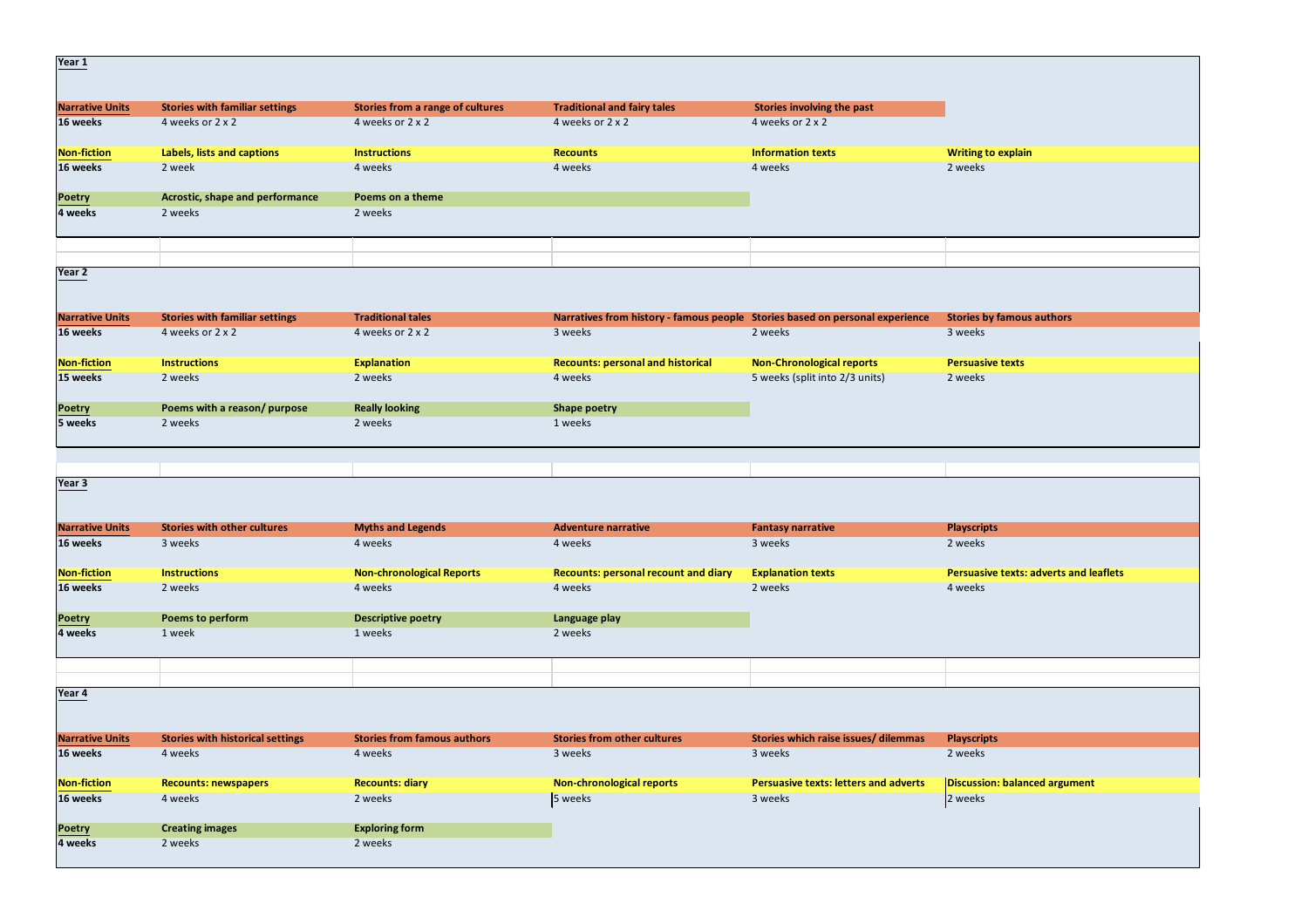#### **English Writing overviews**

This long term plan has been created to enable staff to devise, plan and teach effective sequences of learning on writing skills, ensuring that the children at St. Michael's have a deep understanding of a wide range of text genres. The plan was created as part of staff CPD on Talk for Writing, using existing themes or units where possible, whilst ensuring that all text genres were covered as children progress through the school. The long term plan gives staff a particular focus for the teaching of writing in terms of the specific text genre to cover and the context in which it could be taught. The long term plans ensures that both fiction and non-fiction receive equal focus across the school curriculum, as well as giving the children chance to acquire, practice and consolidate skills for each writing genre as they will be built upon in following years. When planning units of work, staff will use the three step approach from Talk for Writing to build children's knowledge of texts before applying these skills to increasingly independent written outcomes through the unit. The aim is that writing becomes an integral part of English teaching and that teaching scaffolds written outcomes towards independent application of the taught features and skills.

In order to plan effective units of work for each genre, staff should consult:

- **The National Curriculum 2014** pg 13 48, with particular focus on the sections 'transcription', 'composition' and 'vocabulary, punctuation and grammar' and their relevant objectives. The curriculum is available online at: [https://www.gov.uk/government/publications/national-curriculum-in](https://www.gov.uk/government/publications/national-curriculum-in-england-primary-curriculum)[england-primary-curriculum](https://www.gov.uk/government/publications/national-curriculum-in-england-primary-curriculum)
- **The Revised Framework for Literacy Support for Writing** This document gives staff an overview of what each genre does, its purpose, relevant audiences and a general introduction to texts of this type. It then gives a detailed overview of each genre's generic structure, language features and knowledge for the writer. Towards the end of the document, it gives a progression of skills for each genre. Whilst the expectations here are for the old curriculum **and therefore should not be followed**, the progression and development of the genre outlined is still generally valid for children at differing stages of development. The Revised Framework is saved on the staff area and can also be accessed from:

#### [https://bso.bradford.gov.uk/userfiles/file/Assessment/Progression%20Papers%20and%20text%20types%20docs.pdf](https://bso.bradford.gov.uk/userfiles/file/Assessment/Progression%2520Papers%2520and%2520text%2520types%2520docs.pdf)

• **Talk for Writing** It outlines the Talk for Writing pedagogy, including an overview of the 'Imitation, Innovation and Invention/Independent application' phases, as well as a list of suitable outcomes and activities for each stage. It highlights the shared resources and writing that should be integral to the teaching and learning process, evident in the learning environment and children's outcomes. When planning genres, staff should think about what they would children to achieve by the end of the unit (specifically about the skills required) and then 'plan backwards' to think about what learning needs to take place in order for the children to get from where they are currently, to where they should be by the end of the unit. Writing opportunities and the development of skills in context should then be at the heart of every English lesson.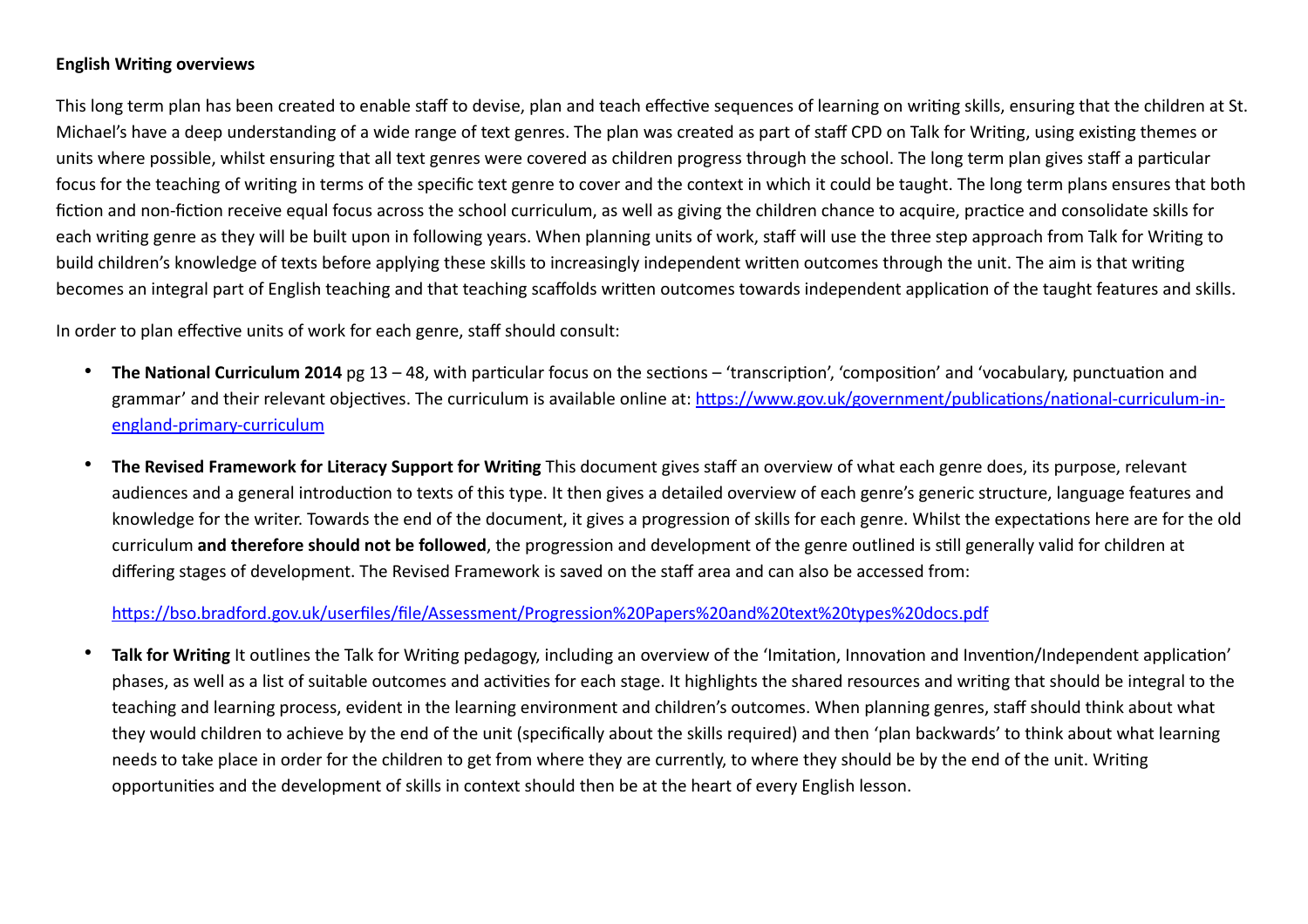#### **Year group: Nursery**

### **English writing units/ focus**

| <b>Autumn Half</b>                                                               | <b>Autumn Half</b>                | <b>Spring Half</b>                                | <b>Spring Half</b>                                  | <b>Summer Half</b>                              | <b>Summer Half</b>                                  |
|----------------------------------------------------------------------------------|-----------------------------------|---------------------------------------------------|-----------------------------------------------------|-------------------------------------------------|-----------------------------------------------------|
| Term 1                                                                           | Term 2                            | Term 1                                            | Term 2                                              | Term 1                                          | Term 2                                              |
| Mark making in paint and<br>chalk.                                               | Over-writing<br>Trace names       | Julia Large 'rainbow'<br>alphabet.                | All children to mark make/<br>write in topic books. | Act out Fairy Tales.<br>Readers sent home       | Developing rhyme games<br>and books like 'Oi Frog'. |
| Story focus Elmer +<br>dressing up day                                           | Phonics Phase 1                   | Formation sheets go home<br>(2 sounds each week). | Alphabet puzzles.                                   | (picture books mostly).                         | Copy writing.                                       |
| Developing listening skills.                                                     | Instruments loud/quiet<br>sounds. | Weekly Nursery Rhyme                              | Name writes.                                        | Names writing and letter<br>formation practise. | Writing postcards.                                  |
| Listening walks and<br>'sound' games on                                          | Formation tasks.                  | (sent home).                                      | Jolly phonics songs.                                |                                                 | Name writing continues.                             |
| computer.                                                                        |                                   | Phase 2 phonics - initial<br>sounds.              | Weekly library.                                     | Weekly library.                                 | Weekly library.                                     |
| Weekly library.                                                                  | Weekly library.                   | Weekly library.                                   |                                                     |                                                 |                                                     |
| On-going fine motor tasks<br>to improve pencil control<br>- eg threading and peg |                                   |                                                   |                                                     |                                                 |                                                     |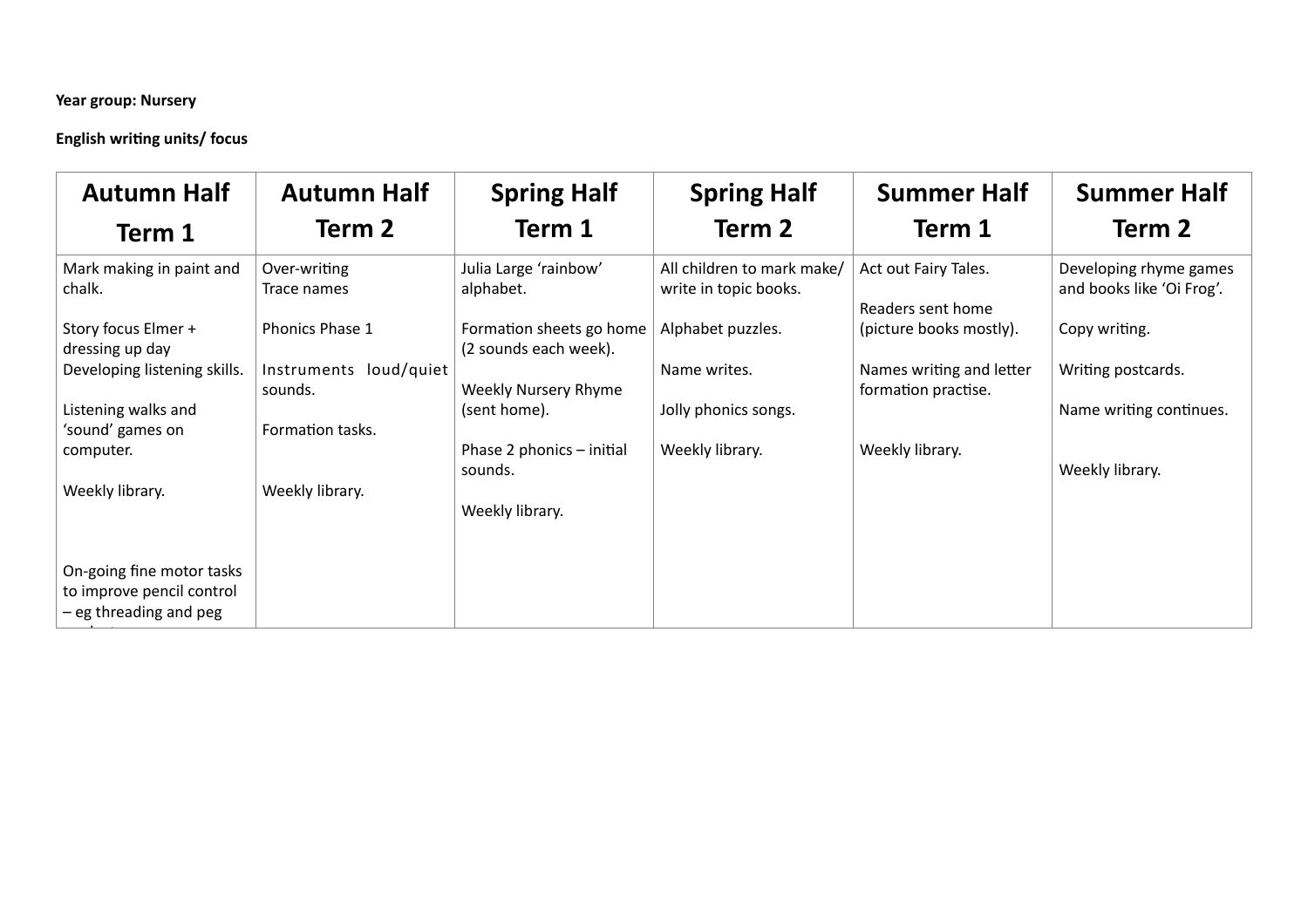## **Early Years – Reception Yearly Planning Overview**

| <b>Topic</b> | Marvellous me and | Celebrations            | People who help us | <b>Nocturnal animals</b> | Growing and | <b>Shiver me timbers!</b> |
|--------------|-------------------|-------------------------|--------------------|--------------------------|-------------|---------------------------|
|              | my family tree    | <b>Puddles RE books</b> |                    |                          | hatching    |                           |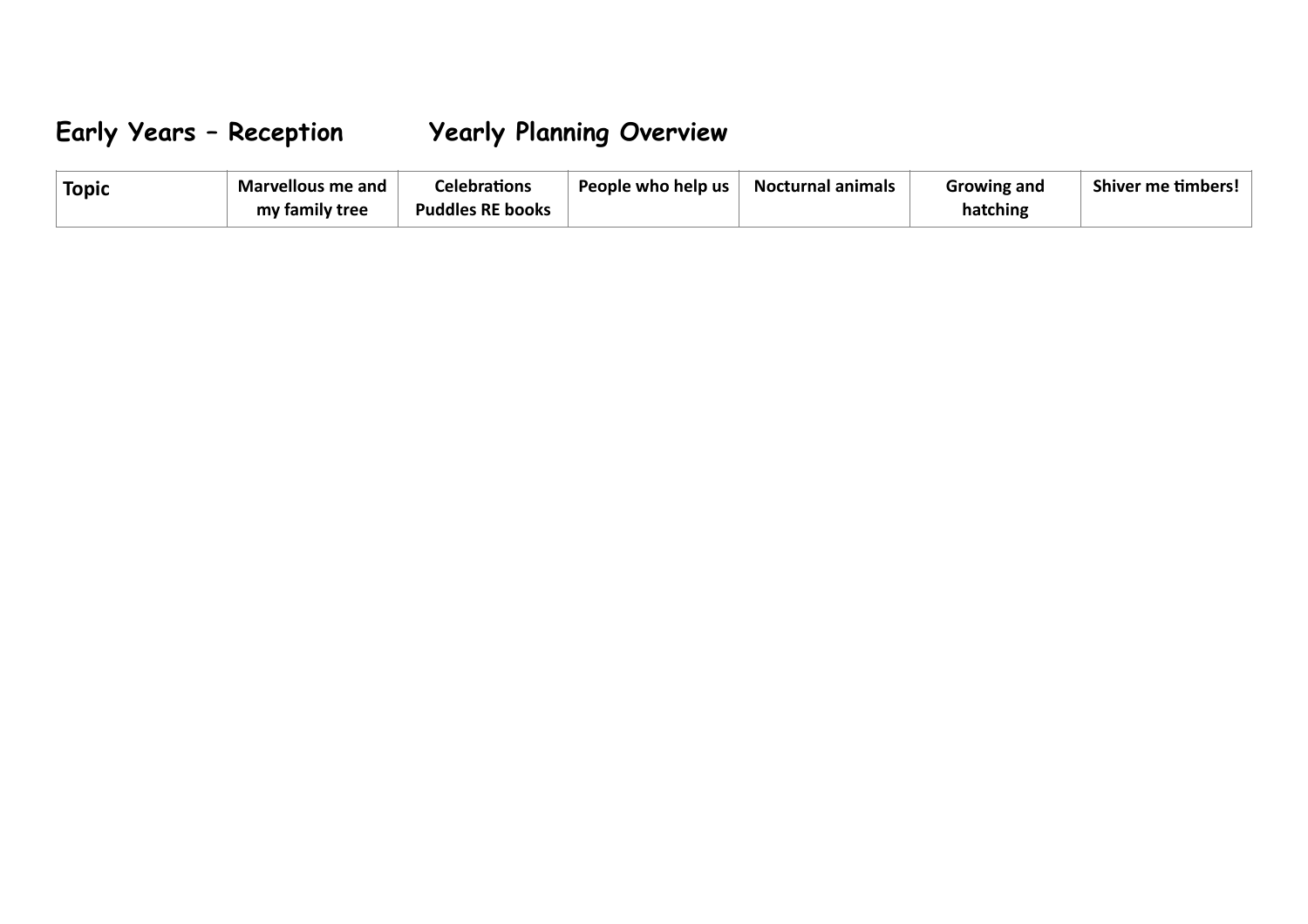| Literacy & C & L<br>Each topic non-<br>fiction and fiction<br>books linked to the<br>current theme are<br>put out in free play<br>for the children to<br>explore. | Reading familiar<br>stories, joining in<br>repeated phrases.<br>1 <sup>st</sup> writing, name<br>writing.<br>Phase 2 phonics, read<br>and write cvc's.<br>Neli assessments.<br>Read 'It's ok to be<br>different' and 'the<br>family book' T4W<br>Family café - making a<br>photo frame (sticks).<br>Label family photo.<br>All about me profile<br>handwriting/letter<br>families. | Labelling pictures<br>practicing phase 2<br>phonics, cvc.<br>Simple sentences<br>using common<br>exception words I, is,<br>the, to, no, go, am.<br>Sentences using these<br>tricky words linked to<br>festivals.<br>Party list writing.<br>Diwali week.<br>Recount of Santa trip.<br>Assessment - list to<br>Santa.<br>Rhyming strings.<br>Onomatopoeia.<br>Santa letter.<br>Christmas Story text. | Reading non-fiction<br>tests and analysing<br>features.<br>Sentences about a<br>person who helps<br>us.<br>Phase 3 phonics,<br>digraphs, HFW.<br>Visits from 'people<br>who help $us'$ –<br>questions,<br>interactions,<br>understanding.<br>Family café-fun<br>phonics.<br>Party invite (Jolly<br>Postman).<br>'Supertato' speech<br>bubbles. | Labelling animals<br>and sorting.<br>Adjectives to<br>describe animals-<br>sentences.<br>T4W - Percy the Park<br>Keeper. (4 wks)<br>Who am $1? -$<br>Describe an animal<br>for the children to<br>guess.<br>Wolseley bridge<br>recount.<br>Non-fiction texts.<br>Easter nests -<br>intstructions.<br>That's not my book<br>- adjectives. Forest<br>school link.<br>Night Monkey Day | Growing plants -<br>label parts of a<br>plant.<br>Hungry Caterpillar,<br>story board (setting,<br>characters, first,<br>next, then).<br>Chick diary.<br>Handwriting on the<br>lines.<br>Phase 4 phonics.<br>Oliver's Vegetables-<br>comprehension<br>questions, food<br>faces and list,<br>instructions to make<br>a milkshake etc.<br>Family café -<br>marvellous maths.<br>Life cycle non-fiction<br>books. | Read pirate (blue<br>book) stories,<br>children to write a<br>paragraph from a<br>picture.<br>Speech marks,<br>speech bubbles.<br>The singing<br>mermaid $-$ writing a<br>blurb.<br>Geography - Where<br>would your ship take<br>you? Explore<br>different countries.<br>Under the sea<br>animal facts.<br>Family Café - Forest<br>School. |
|-------------------------------------------------------------------------------------------------------------------------------------------------------------------|------------------------------------------------------------------------------------------------------------------------------------------------------------------------------------------------------------------------------------------------------------------------------------------------------------------------------------------------------------------------------------|----------------------------------------------------------------------------------------------------------------------------------------------------------------------------------------------------------------------------------------------------------------------------------------------------------------------------------------------------------------------------------------------------|------------------------------------------------------------------------------------------------------------------------------------------------------------------------------------------------------------------------------------------------------------------------------------------------------------------------------------------------|-------------------------------------------------------------------------------------------------------------------------------------------------------------------------------------------------------------------------------------------------------------------------------------------------------------------------------------------------------------------------------------|---------------------------------------------------------------------------------------------------------------------------------------------------------------------------------------------------------------------------------------------------------------------------------------------------------------------------------------------------------------------------------------------------------------|--------------------------------------------------------------------------------------------------------------------------------------------------------------------------------------------------------------------------------------------------------------------------------------------------------------------------------------------|
|                                                                                                                                                                   |                                                                                                                                                                                                                                                                                                                                                                                    |                                                                                                                                                                                                                                                                                                                                                                                                    |                                                                                                                                                                                                                                                                                                                                                | Monkey Text.                                                                                                                                                                                                                                                                                                                                                                        |                                                                                                                                                                                                                                                                                                                                                                                                               |                                                                                                                                                                                                                                                                                                                                            |
|                                                                                                                                                                   |                                                                                                                                                                                                                                                                                                                                                                                    |                                                                                                                                                                                                                                                                                                                                                                                                    |                                                                                                                                                                                                                                                                                                                                                |                                                                                                                                                                                                                                                                                                                                                                                     |                                                                                                                                                                                                                                                                                                                                                                                                               |                                                                                                                                                                                                                                                                                                                                            |

**Year group: 1**

**English writing units/ focus and Guided Reading Texts**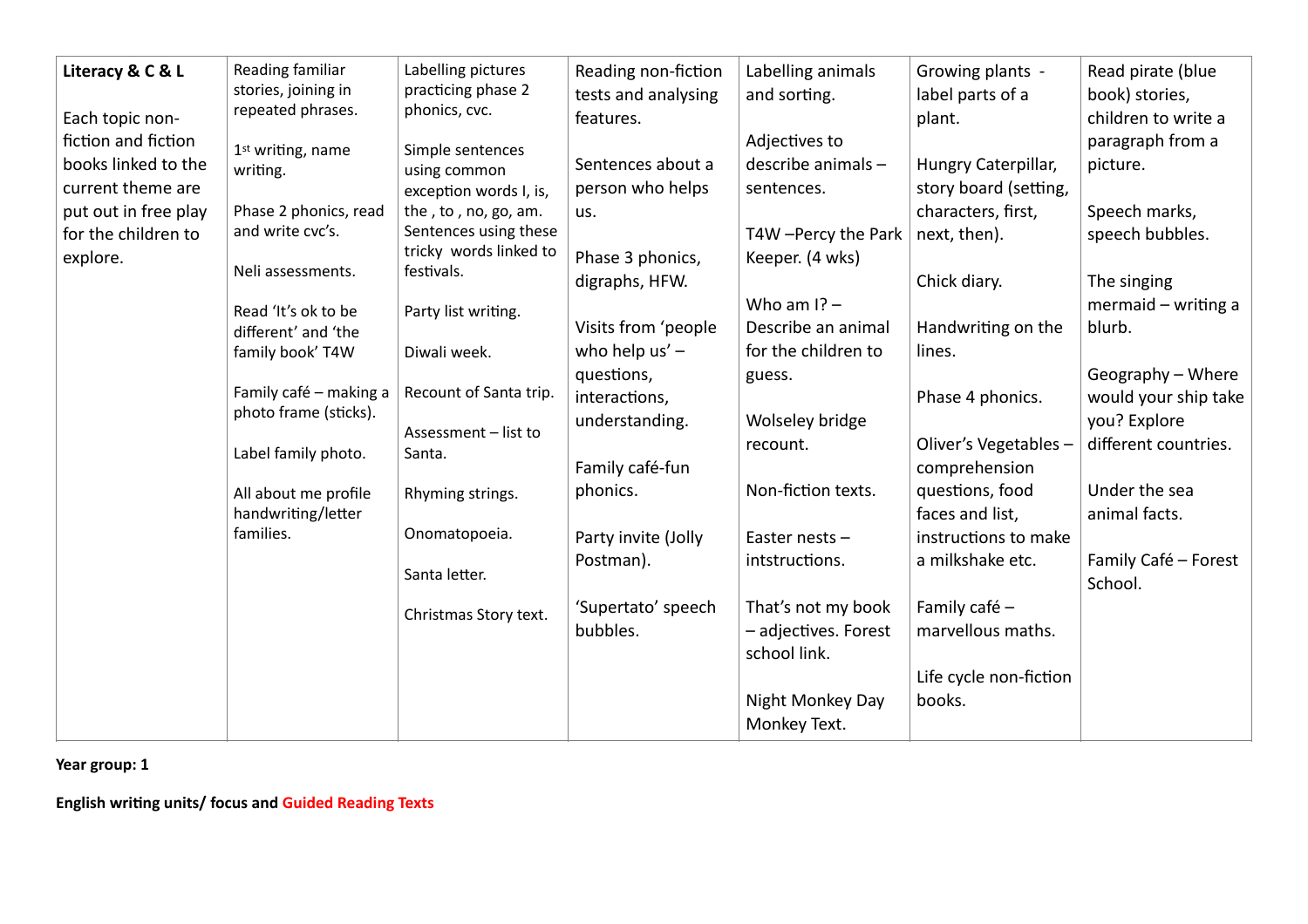| <b>Autumn Half</b>           | <b>Autumn Half</b>      | <b>Spring Half</b>           | <b>Spring Half</b>       | <b>Summer Half</b>        | <b>Summer Half</b>           |
|------------------------------|-------------------------|------------------------------|--------------------------|---------------------------|------------------------------|
| Term 1                       | Term 2                  | Term 1                       | Term 2                   | Term 1                    | Term 2                       |
| <b>Narrative</b>             | Poetry                  | <b>Information texts</b>     | <b>Traditional Tales</b> | <b>Stories from Other</b> | <b>Stories with Familiar</b> |
| Oliver's Vegetables/         | Poems on a theme        | Polar animals,               | stories from the past    | <b>Cultures</b>           | <b>Settings</b>              |
| Squash                       | Celebrations, 12        | Penguins, bears              | (2 week unit)            | Handa's Surprise          | Lucy and Tom                 |
| and squeeze                  | Days of Christmas/      | (2 week unit)                |                          | (2 week unit)             | (2 week unit)                |
| (2 week unit)                | <b>Fireworks</b>        |                              | Fairy tales              |                           |                              |
| $G/R$ – Farmer Duck          | (2 week unit)           | <b>G/R Lost and Found</b>    | (2 week unit)            | G/R Handa's               | <b>G/R The Colour</b>        |
|                              |                         |                              |                          | <b>Surprise</b>           | <b>Monster</b>               |
| <b>Instructions</b>          | <b>G/R Special Day</b>  | <b>Stories with familiar</b> | <b>G/R Little Red</b>    |                           |                              |
| (recipes linked to           | <b>Poems</b>            | settings                     | <b>Riding Hood</b>       | <b>Stories from Other</b> | Poetry $-$ acrostic,         |
| $science - bread)$           |                         | <b>Re-tell Enormous</b>      |                          | <b>Cultures</b>           | shape and                    |
| (2 week unit)                | <b>Instructions</b>     | Turnip                       | G/R Jack and the         | A Country Far Away        | performance poetry           |
|                              | D/T Christmas Treat     | (2 week unit)                | <b>Beanstalk</b>         | We're going on a          | (seaside)                    |
| <b>Stories with familiar</b> | (2 week unit)           |                              |                          | Lion Hunt                 | (2 week unit)                |
| settings                     |                         | <b>G/R Open Very</b>         | <b>Stories from the</b>  | (2 week unit)             |                              |
| Little Red Hen/The           | <b>Stories from the</b> | <b>Carefully a Book</b>      | past                     |                           | <b>Recounts</b>              |
| <b>Enormous Turnip</b>       | past                    | with Bite!                   | Stafford Castle/         |                           | Postcards                    |
| (2 week unit)                | Guy Fawkes /            |                              | George and the           | <b>Writing to Explain</b> | (2 week unit)                |
|                              | Christmas Story         |                              | Dragon/Aesop's           | (2 week unit)             |                              |
| <b>G/R Farm Animals</b>      | (2 week unit)           |                              | <b>Tales</b>             |                           | <b>G/R Dinosaurs</b>         |
|                              |                         |                              | (2 week unit)            | <b>G/R The Ugly Five</b>  |                              |
|                              | <b>G/R Senses Poems</b> |                              |                          |                           |                              |
|                              |                         |                              |                          |                           |                              |
|                              |                         |                              |                          |                           |                              |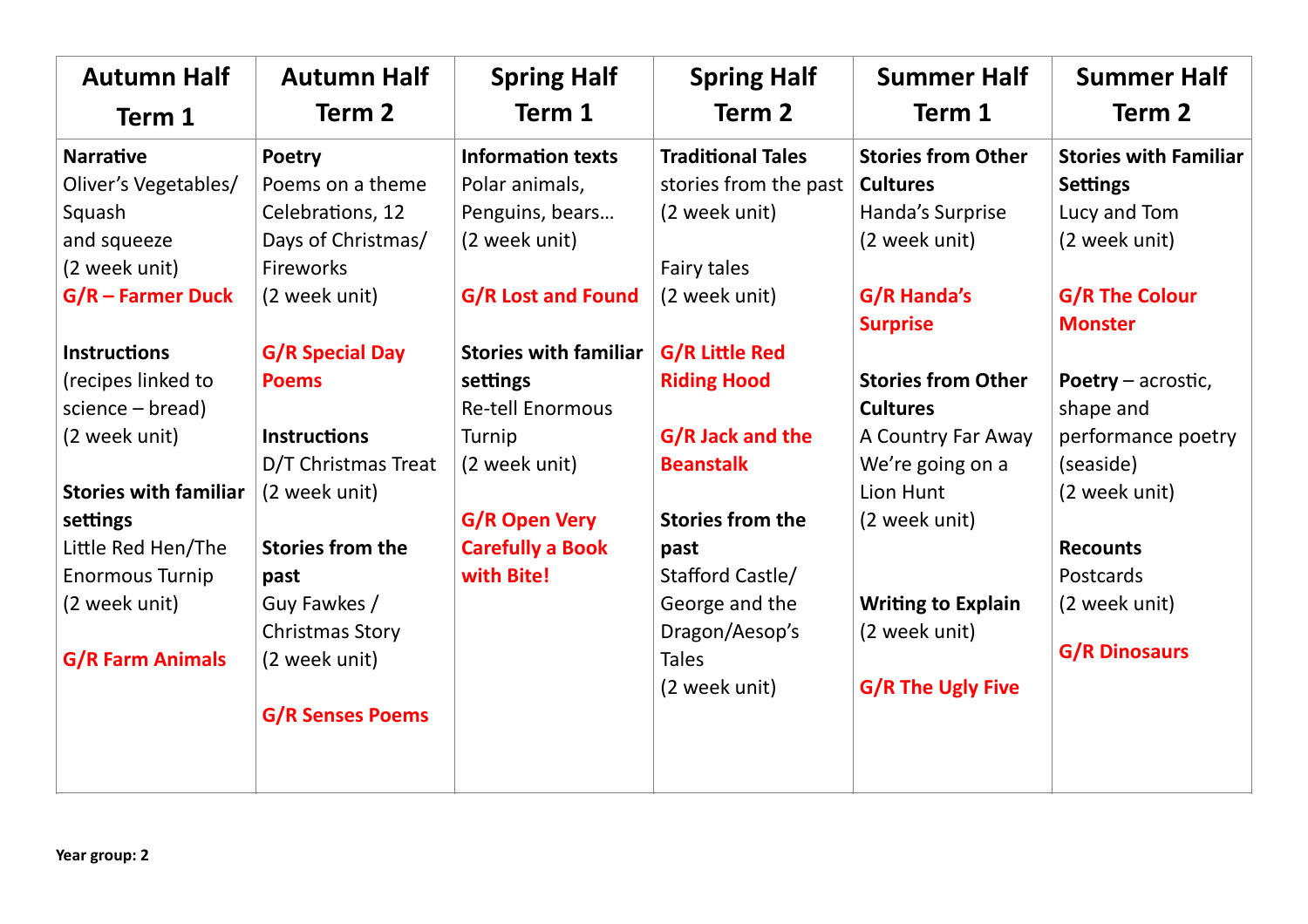| <b>Autumn Half</b><br>Term 1 | <b>Autumn Half</b><br>Term 2 | <b>Spring Half</b><br>Term 1 | <b>Spring Half</b><br>Term 2 | <b>Summer Half</b><br>Term 1 | <b>Summer Half</b><br>Term 2 |
|------------------------------|------------------------------|------------------------------|------------------------------|------------------------------|------------------------------|
| <b>Stories with Familiar</b> | <b>Poetry</b>                | <b>Traditional Tales</b>     | <b>Stories Based on</b>      | <b>Stories with Familiar</b> | <b>Shape Poetry</b>          |
| Settings/Famous              | Poems for a purpose          | Rapunzel and                 | <b>Personal Experience</b>   | <b>Settings</b>              | <b>Animal Poems</b>          |
| <b>Authors</b>               | (Fireworks/                  | Alternative                  | and Persuasive               | The Disgusting               | $(1/2$ week unit)            |
| <b>George's Marvellous</b>   | Remembrance)                 | Fairytales                   | The Day the Crayons          | Sandwich                     | <b>G/R Meerkat Mail</b>      |
| Medicine                     | (2 week unit)                | (4 week unit)                | Quit and The Day             | (2 week unit)                |                              |
| (2 week unit)                | <b>G/R Reading Dragon</b>    | <b>G/R Prince Cinders</b>    | the Crayons Came             | <b>G/R After the fall</b>    | Non-chronological            |
| <b>G/R The Giraffe and</b>   | <b>Poems</b>                 | <b>G/R Goldilocks</b>        | Home                         |                              | reports                      |
| the Pelly and Me             |                              |                              | (4 week unit)                | <b>Instructions</b>          | (Peak Wildlife Park          |
|                              | Non-chronological            | Newspaper                    | <b>G/R The Seeds of</b>      | How to plant seeds           | visit)Reports on             |
| <b>Explanations</b>          | report and Famous            | recounts                     | <b>Friendship</b>            | Science link                 | animals and visit            |
| <b>Explanation text</b>      | People                       | Based on the                 |                              | (2 week unit)                | (3 week unit)                |
| <b>Great Fire of London</b>  | <b>Florence Nightingale</b>  | traditional tales            | <b>G/R The Tear Thief</b>    | <b>G/R How to Hide a</b>     | <b>G/R African Animal</b>    |
| (2 week unit)                | and Mary Seacole             | $(2$ week)                   |                              | <b>Lion</b>                  | <b>Fact Files Elephants</b>  |
| <b>G/R The Great Fire</b>    | (4 week unit)                |                              | <b>Poetry</b>                | <b>Stories by Famous</b>     |                              |
| of London                    | <b>G/R Florence</b>          | G/R The 3 Little             | <b>Really Looking using</b>  | <b>Authors</b>               | <b>Persuasive</b>            |
|                              | <b>Nightingale</b>           | <b>Wolves and the Big</b>    | 'The Wizard's                | The Magic Finger/            | Letter to get a new          |
| <b>Recount-Famous</b>        |                              | <b>Bad Pig.</b>              | pocket'                      | <b>Roald Dahl</b>            | pet                          |
| People                       | <b>G/R What would</b>        |                              | (2 week unit)                | (2 week unit)                | $(1$ week)                   |
| <b>Great Fire of London</b>  | <b>Christmas be</b>          |                              | <b>G/R Big Dreams</b>        | <b>G/R How to Hide a</b>     |                              |
| <b>Samuel Pepys Diary</b>    | without love?                |                              | <b>Amelia Earhart</b>        | <b>Lion at School</b>        | <b>G/R Flotsam</b>           |
| (2 week unit)                |                              |                              |                              |                              |                              |
| G/R The Bog Baby             |                              |                              |                              |                              |                              |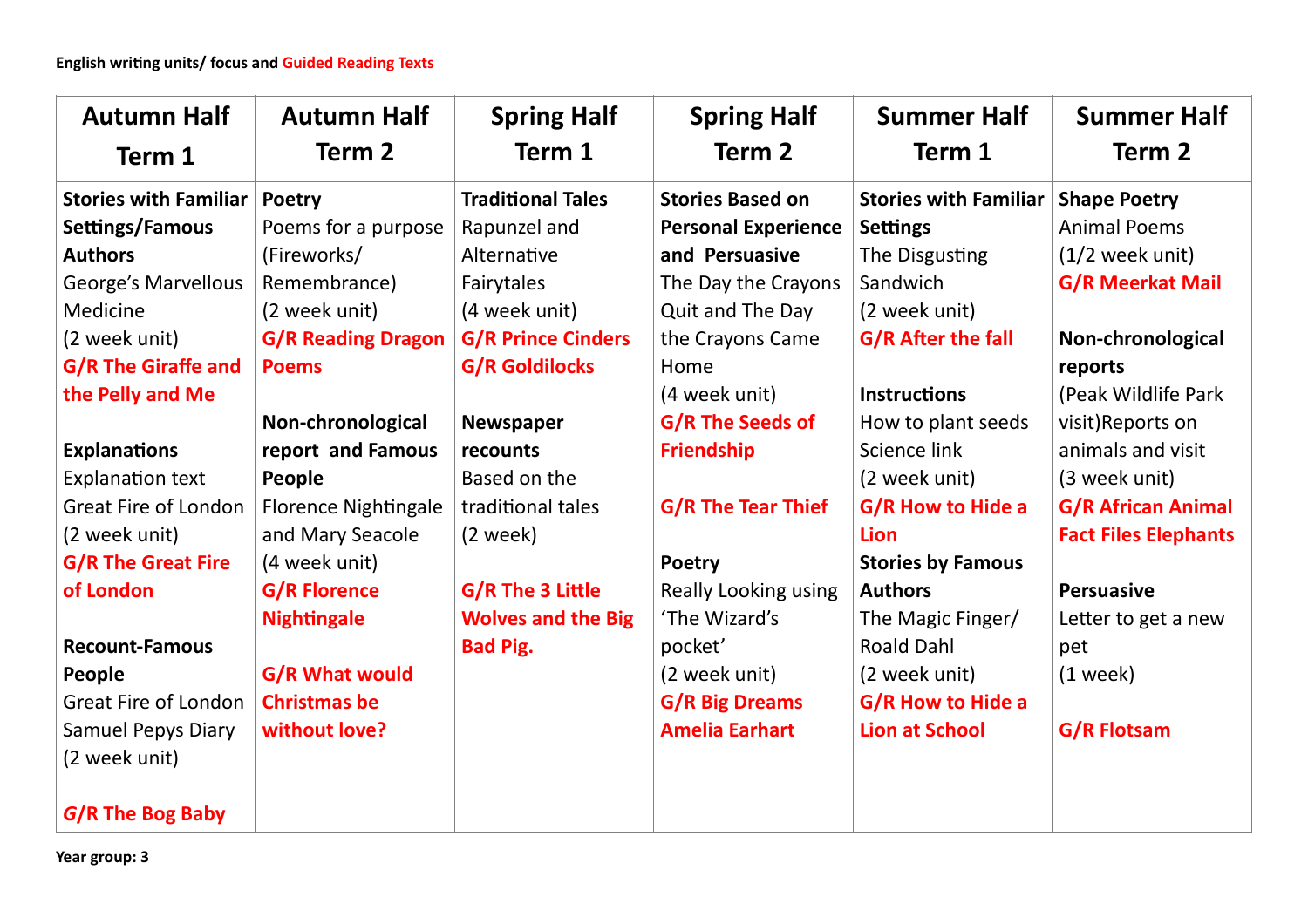| <b>Autumn Half</b>         | <b>Autumn Half</b>           | <b>Spring Half</b>        | <b>Spring Half</b>         | <b>Summer Half</b>        | <b>Summer Half</b>       |
|----------------------------|------------------------------|---------------------------|----------------------------|---------------------------|--------------------------|
| Term 1                     | Term <sub>2</sub>            | Term 1                    | Term 2                     | Term 1                    | Term 2                   |
| <b>Adventure Narrative</b> | <b>Stories with Familiar</b> | <b>Stories from other</b> | <b>Stories from Famous</b> | <b>Non-fiction</b>        | <b>Fantasy Narrative</b> |
| <b>Fantastic Mr Fox</b>    | <b>Settings</b>              | cultures                  | <b>Authors</b>             | <b>Information Texts</b>  | <b>Traditional Tales</b> |
| (4 week unit)              | The Hodgeheg                 | Stories about             | Charlie and the            | <b>Amazing Records</b>    | <b>Three Billy Goats</b> |
|                            | (2 week unit)                | emotions                  | Chocolate Factory          | (4 week unit)             | <b>Gruff and fables</b>  |
| G/R Fantastic Mr           |                              | 'King of the Sky' and     | Story writing and          |                           | Letter writing           |
| <b>Fox</b>                 | G/R Iron Man wks 1           | 'Perfect'.                | dialogue                   | <b>G/R The Woolly</b>     | Story telling and        |
|                            | & 2                          | (3 week unit)             | (4 week unit)              | <b>Mammoth</b>            | performing               |
| <b>Personal recount</b>    | G/R Iron Man wks 3           |                           |                            |                           | <b>Story Writing</b>     |
| <b>Stone Age Visit</b>     | & 4                          | <b>G/R Traction Man</b>   | G/R Diary of a Killer      | Non-fiction writing/      | (3 week unit)            |
| (2 week unit)              |                              |                           | Cat                        | non-chronological         |                          |
|                            | Non-chronological            | <b>Recount Personal</b>   |                            | reports about             | G/R Voices in the        |
| <b>G/R Stone Age Boy</b>   | reports - Road               | and diary                 | <b>G/R Oliver and the</b>  | animals-Deadly 60         | <b>Park</b>              |
|                            | Safety Booklet               | <b>Roman Visit</b>        | <b>Seawigs</b>             | (2 week unit)             |                          |
| <b>Performance Poetry</b>  | (2 week unit)                | (3 week unit)             |                            |                           | G/R Bold Women in        |
| <b>Humorous Poems</b>      |                              |                           | Persuasive texts -         | <b>G/R The Rainforest</b> | <b>Black History</b>     |
| (2 week unit)              | G/R European                 | G/R Romans on the         | Writing Adverts/           | <b>Grew All Around</b>    |                          |
|                            | <b>Landmarks</b>             | <b>Rampage</b>            | leaflets                   |                           | <b>Playscripts</b>       |
| G/R Read the First         |                              | <b>G/R Roman Diary</b>    | (2 week unit)              |                           | Linked to above and      |
| <b>Drawing</b>             | <b>Newspaper Reports</b>     | <b>Story of Iliona</b>    |                            |                           | end of Year              |
|                            | (2 week unit)                | Language Play and         | <b>G/R The Matchbox</b>    |                           | performance              |
|                            |                              | descriptive Poetry        | <b>Diary</b>               |                           | (2 week unit)            |
|                            | <b>G/R Christmas Text</b>    | Poems about               |                            |                           |                          |
|                            |                              | Emotions.                 |                            |                           |                          |
|                            |                              | (2 week unit)             |                            |                           |                          |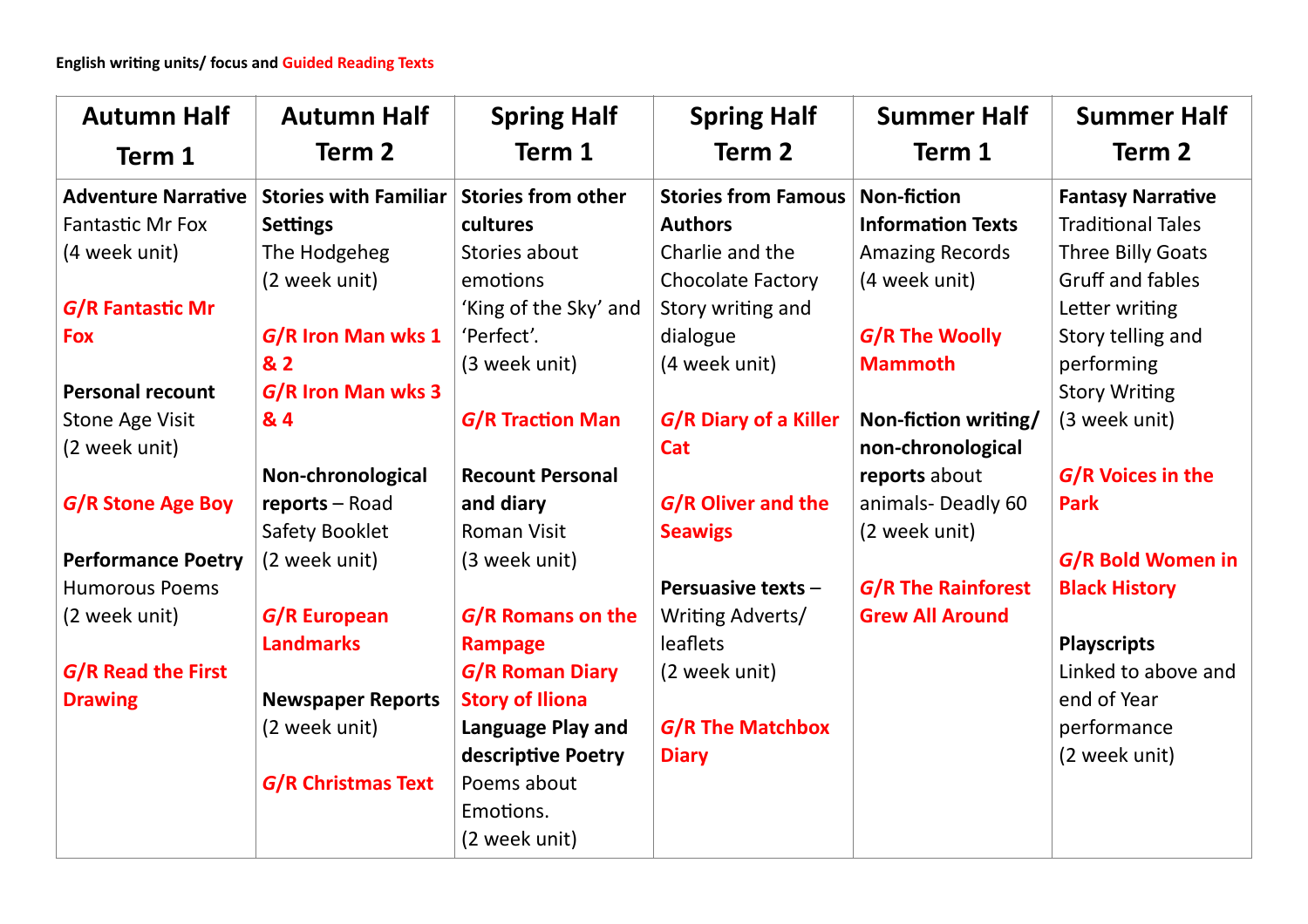**Year group: 4**

**English writing units/ focus and Guided Reading Texts**

| <b>Autumn Half</b> | <b>Autumn Half</b> | <b>Spring Half</b> | <b>Spring Half</b> | <b>Summer Half</b> | <b>Summer Half</b> |
|--------------------|--------------------|--------------------|--------------------|--------------------|--------------------|
| Term 1             | Term 2             | Term 1             | Term 2             | Term               | Term 2             |